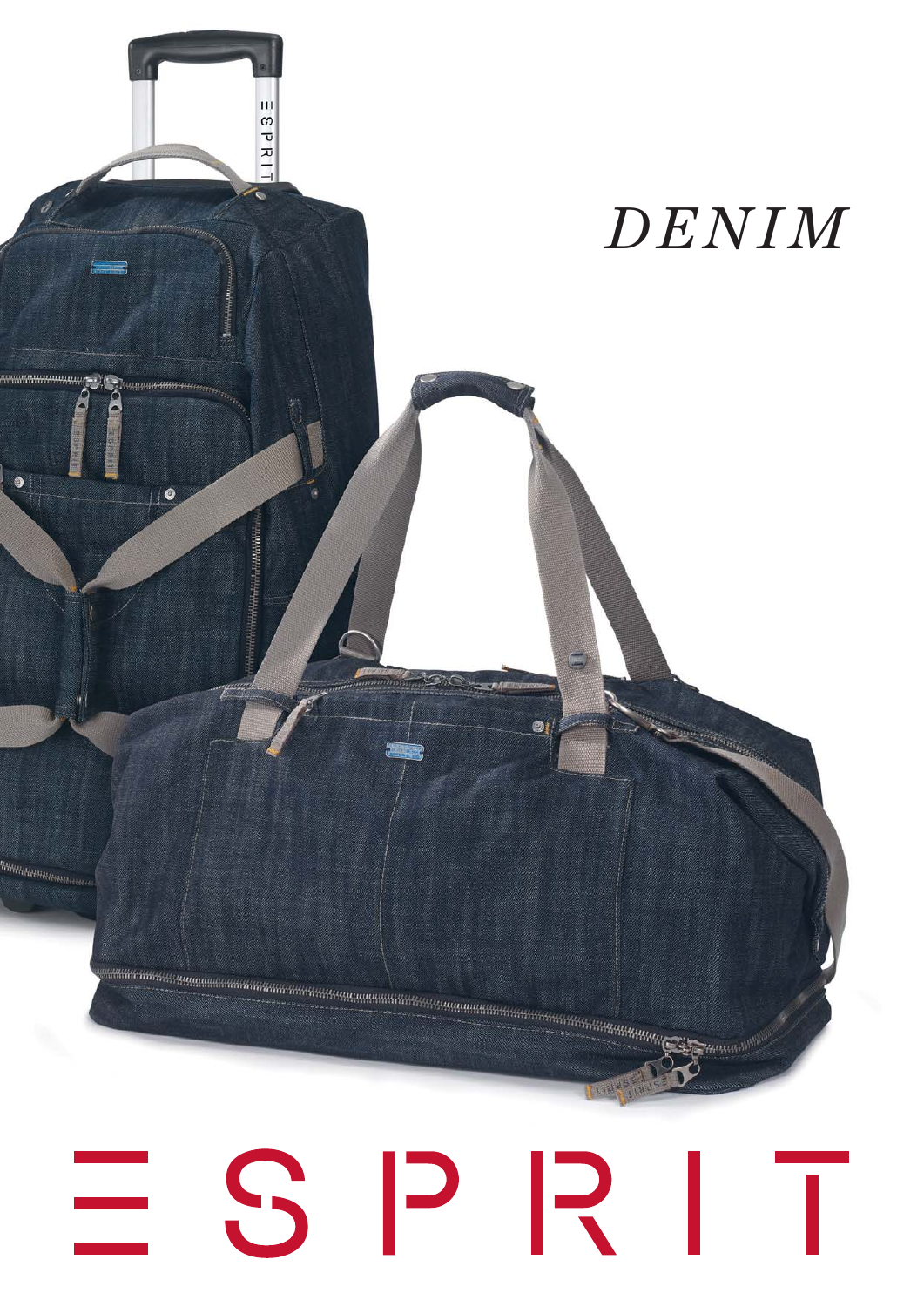

17445 *TROLLEY TRAVEL BAG MED.* ca. 65 x 33 x 26 cm | ca. 51 l. | ca. 2,60 kg





17432 *STUDENT BAG* ca. 42 x 32/28 x 9,5 cm | ca. 0,50 kg





17430 *OFFICE BAG*  ca. 53/36 x 40 x 9,5 cm | ca. 0,60 kg



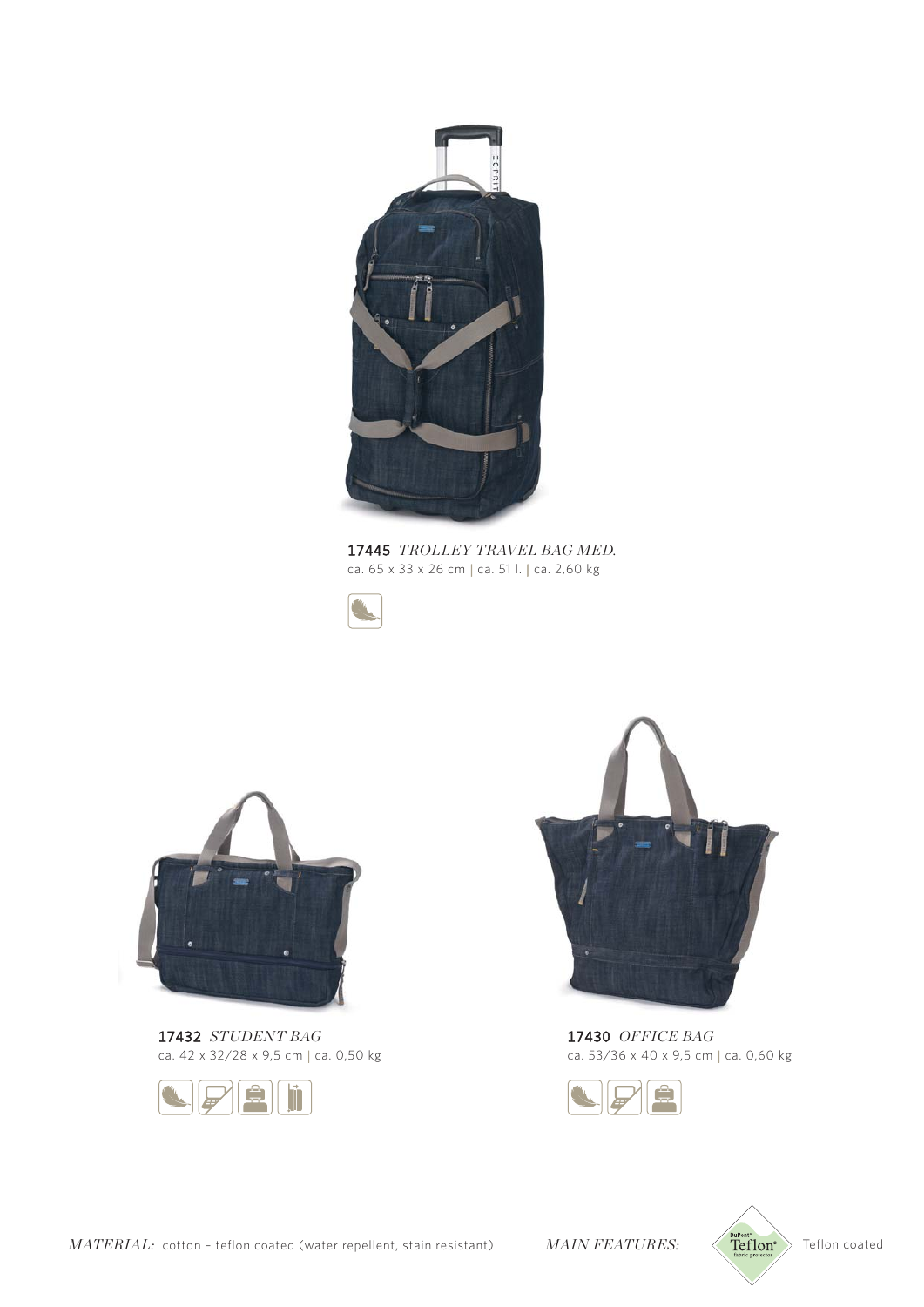# *DENIM*



17441 *TRAVEL BAG* ca. 60 x 29 x 28 cm | ca. 45 l. | ca. 1,50 kg





17435 *BACKPACK*  ca. 45 x 30 x 11 cm | ca. 0,80 kg





17493 *CHECK-IN BAG*  ca. 27 x 24 x 6,5 cm | ca. 0,40 kg